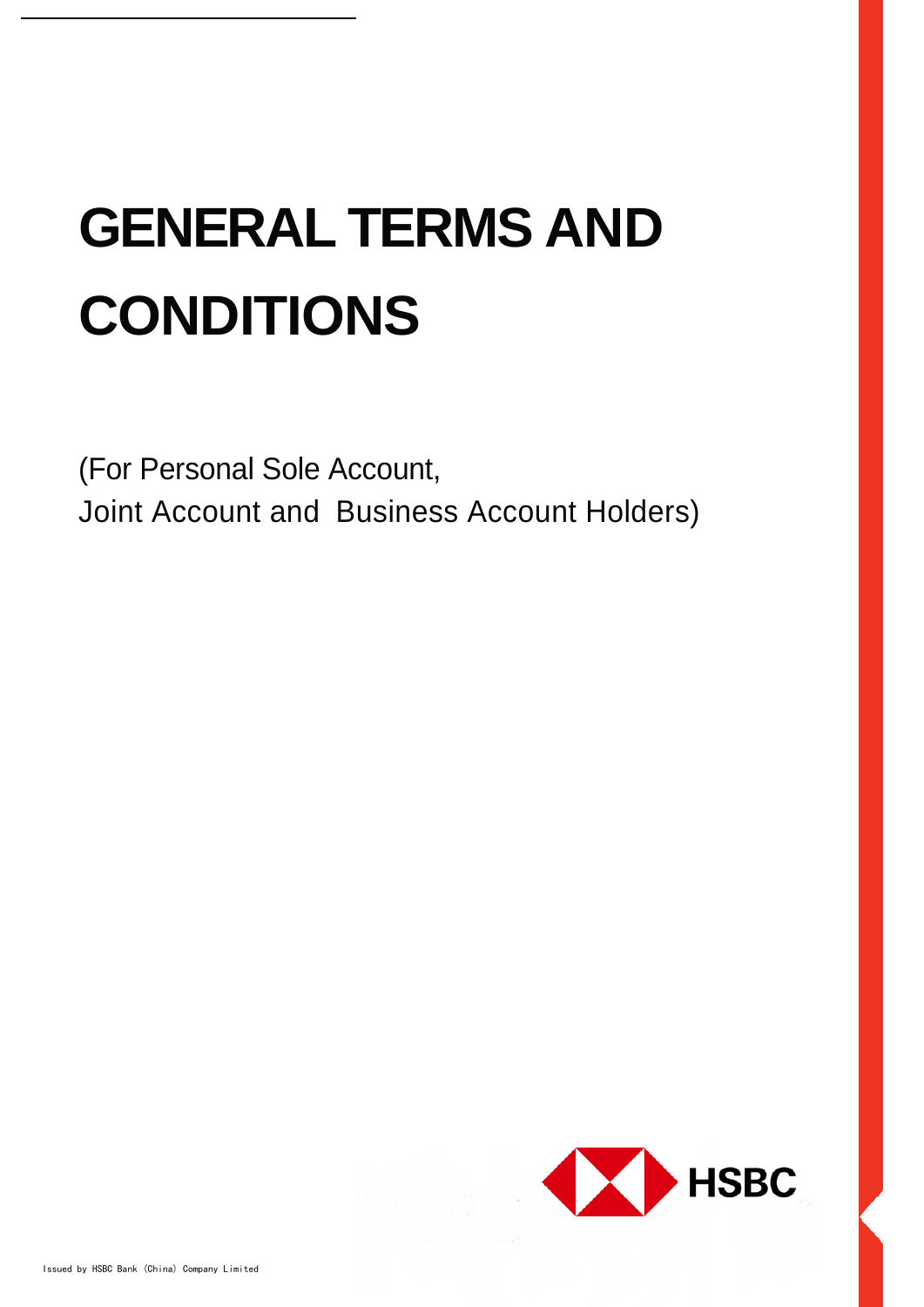## **Note:**

- *1. Account holder shall refer to account holders where appropriate.*
- *2. This English version is for reference only. In case of any discrepancies between the Chinese and English versions, the Chinese version shall apply and prevail.*
- *3. Please carefully read these terms and conditions, particularly the bolded terms and conditions. If you have any query on these terms and conditions, please promptly seek explanation from HSBC Bank (China) Company Limited. By accepting these terms and conditions, the account holder shall be deemed to have been given appropriate explanation by HSBC Bank (China) Company Limited at the account holder's request and have clearly understood and agreed to be bound by these terms and conditions.*

**The following General Terms And Conditions apply to all accounts opened with HSBC Bank (China) Company Limited (the 'Bank') in the People's Republic of China (which, solely for the purpose hereunder, does not include Hong Kong Special Administrative Region, Macao Special Administrative Region or Taiwan region) (the 'Mainland China'). In addition, there are specific Terms and Conditions applicable to particular types of accounts operated by the Bank. Copies of such Terms and Conditions are available upon request from the relevant branches of the Bank in the Mainland China.**

**Headings in these Terms and Conditions are for ease of reference only and do not affect the interpretation of these Terms and Conditions.**

#### **1. Bank-customer Relationship**

**The relationship between the Bank and the account holder is basically that of debtor and creditor. However, other relationship may arise, such as bailor and bailee when items are held in safe custody, depending on the banking services provided by the Bank.**

- **2. Collection and Use of Customer Information**
- **2.1 Definitions**

**Capitalised terms used in this Clause 2 shall have the following meanings, unless the context otherwise requires:**

**"Authorities" includes any judicial, administrative, public or regulatory body, any government, any Tax Authority, securities or futures exchange, court, central bank or law enforcement body, or any of their agents, with jurisdiction over any part of the HSBC Group.**

**"Compliance Obligations" means obligations of the HSBC Group to comply with: (a) Laws, or international guidance and internal policies or procedures, (b) any demand and/or requests from Authorities or reporting, disclosure or other obligations under Laws, and (c) Laws requiring the Bank to verify the identity of the Bank's customers.**

**"Connected Person" means a person or entity (other than the account holder) whose information (including Personal Data or Tax Information) the account holder provides, or is provided on the account holder's behalf, to any member of the HSBC Group in connection with the provision of the Services. Connected Person may include, but is not limited to, any guarantor, a director or officer of a company, partners or members of a partnership, any "substantial owner", "controlling person", or beneficial owner, trustee, settler or protector of a trust, account holder of a designated account, payee of a designated payment, representative, agent or nominee of the account holder, or the account holder's principal where the account holder is acting on another's behalf, or any other persons or entities with whom the account holder has a relationship (such as the account holder's buyers, suppliers and vendors) that is relevant to the account holder's banking or other service relationship with the HSBC Group.**

**"controlling persons" means individuals who exercise control over an entity (for a trust, these are the settlor, the trustees, the protector, the beneficiaries or class of beneficiaries, and any other individual who exercises ultimate effective control over the trust, and for entities other than a trust, such term means persons in equivalent or similar positions of control).**

**"Customer Information" means Personal Data, Tax Information and/or confidential information of either the account holder or a Connected Person.**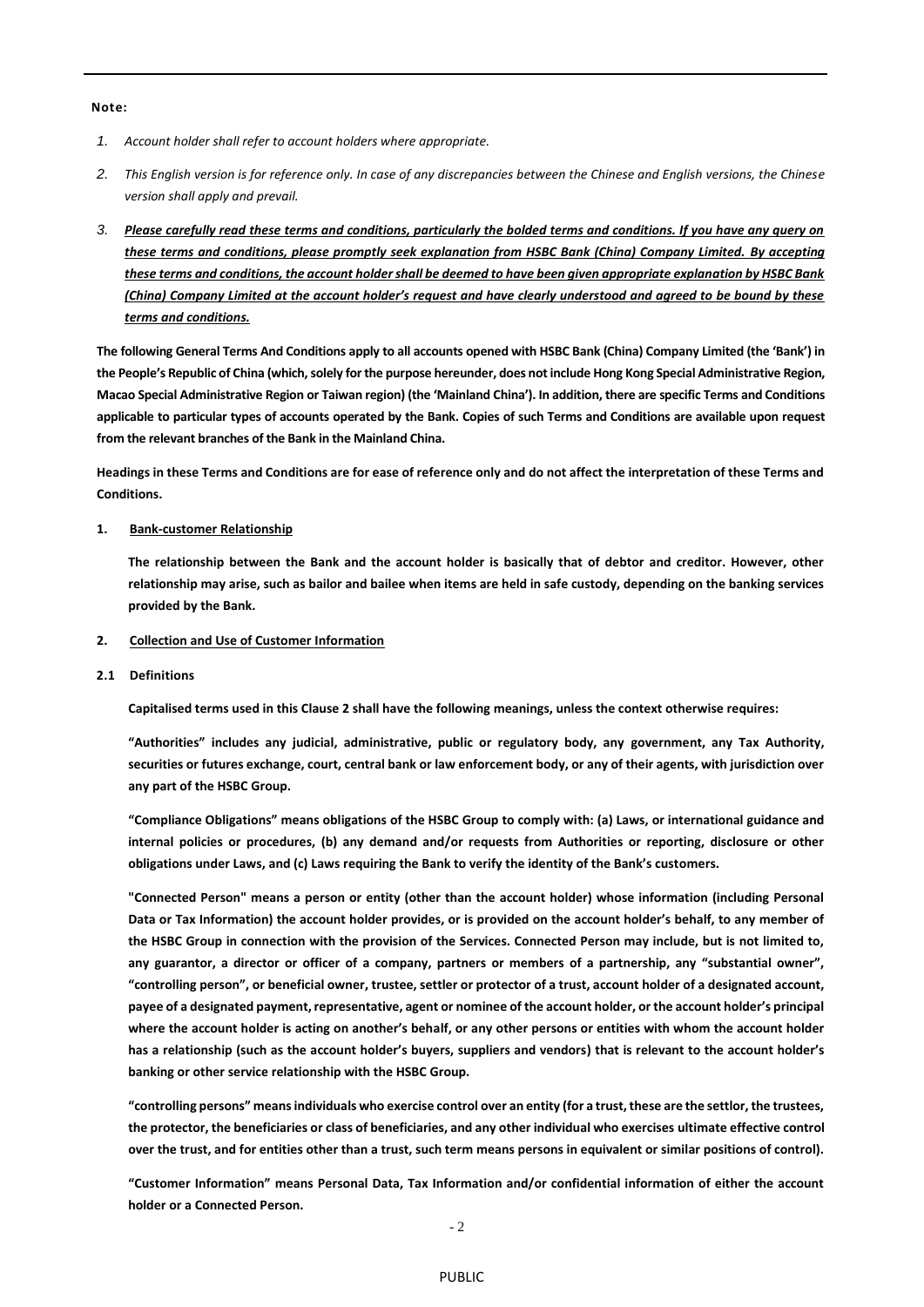**"Financial Crime" means money laundering, terrorist financing, bribery, corruption, tax evasion, fraud, evasion of economic or trade sanctions, and/or violations, or acts or attempts to circumvent or violate any Laws relating to these matters.**

**"HSBC Group" means HSBC Holdings plc, and/or any of, its affiliates, subsidiaries, associated entities and any of their branches and offices (together or individually), and "member of the HSBC Group" has the same meaning.**

**"Laws" means any applicable local or foreign statute, law, regulation, ordinance, rule, judgment, decree, voluntary code, directive, sanctions regime, court order, agreement between any member of the HSBC Group and an Authority, or agreement or treaty between Authorities and applicable to the Bank or a member of the HSBC Group.**

**"Personal Data" means any information relating to an individual (and corporate entities, in those countries where data privacy law applies to corporates), from which the individual can be identified, including, without limitation, sensitive personal data, name(s), gender, identity information, residential address(es), contact information, age, date of birth, place of birth, nationality, citizenship, personal and marital status, occupation information, income and asset information, indebtedness, social security information, biometrics information (such as signature, handwriting, fingerprint, voice, iris, face recognition information, etc.), account information, credit information, transaction information, personal information acquired or kept during the establishment or maintenance of business relationship (e.g. log information related to use/ operation of internet banking, mobile banking, WeChat banking or other relevant applications, video and audio record, correspondence record and contents, device identifier and code, hardware type and serial number, etc.), and information derived from processing and/or analysing of personal information.**

**"Services" includes, without limitation, (a) the opening, maintaining and closing of bank accounts, (b) provision of credit facilities and other banking products and services, processing applications, ancillary credit assessment and product eligibility assessment, and (c) the maintenance of the Bank and HSBC Group's overall relationship with the account holder, including promoting financial services or related products to the account holder, market research, insurance, audit and administrative purposes.**

**"substantial owners" means any individuals entitled to more than 10% of the profits of or with an interest of more than 10% in an entity either directly or indirectly.**

**"Tax Authorities" means domestic or foreign tax, revenue or monetary authorities.**

**"Tax Certification Forms" means any forms or other documentation as may be issued or required by a Tax Authority or by the Bank from time to time to confirm the account holder's tax status or that of a Connected Person.**

**"Tax Information" means any documentation or information (and accompanying statements, waivers and consents) relating, directly or indirectly, to the tax status of the account holder or any owner, "controlling person", "substantial owner" or beneficial owner of the account holder, that the Bank considers, acting reasonably, is needed to comply (or demonstrate compliance, or avoid non-compliance) with any HSBC Group member's obligations to any Tax Authority. "Tax Information" includes, but is not limited to, information about: tax residence and/or place of organisation (as applicable), tax domicile, tax identification number, Tax Certification Forms, certain Personal Data.**

**2.2 Collection, Processing and Sharing of Customer Information**

**This Clause 2.2 and the Bank's Personal Information and Privacy Protection Policy (the account holder and Connected Persons may ask for a copy of the said policy or check the same at the Bank's website www.hsbc.com.cn) explains how the Bank will use information about the account holder and Connected Persons. By using the Services, the account holder agrees that the Bank and members of the HSBC Group may use Customer Information in accordance with this Clause 2.2 and the Bank's Personal Information and Privacy Protection Policy.**

**Customer Information will not be disclosed to anyone (including other members of the HSBC Group), other than where:**

- **the Bank is legally required to disclose;**
- **the Bank has a public duty to disclose;**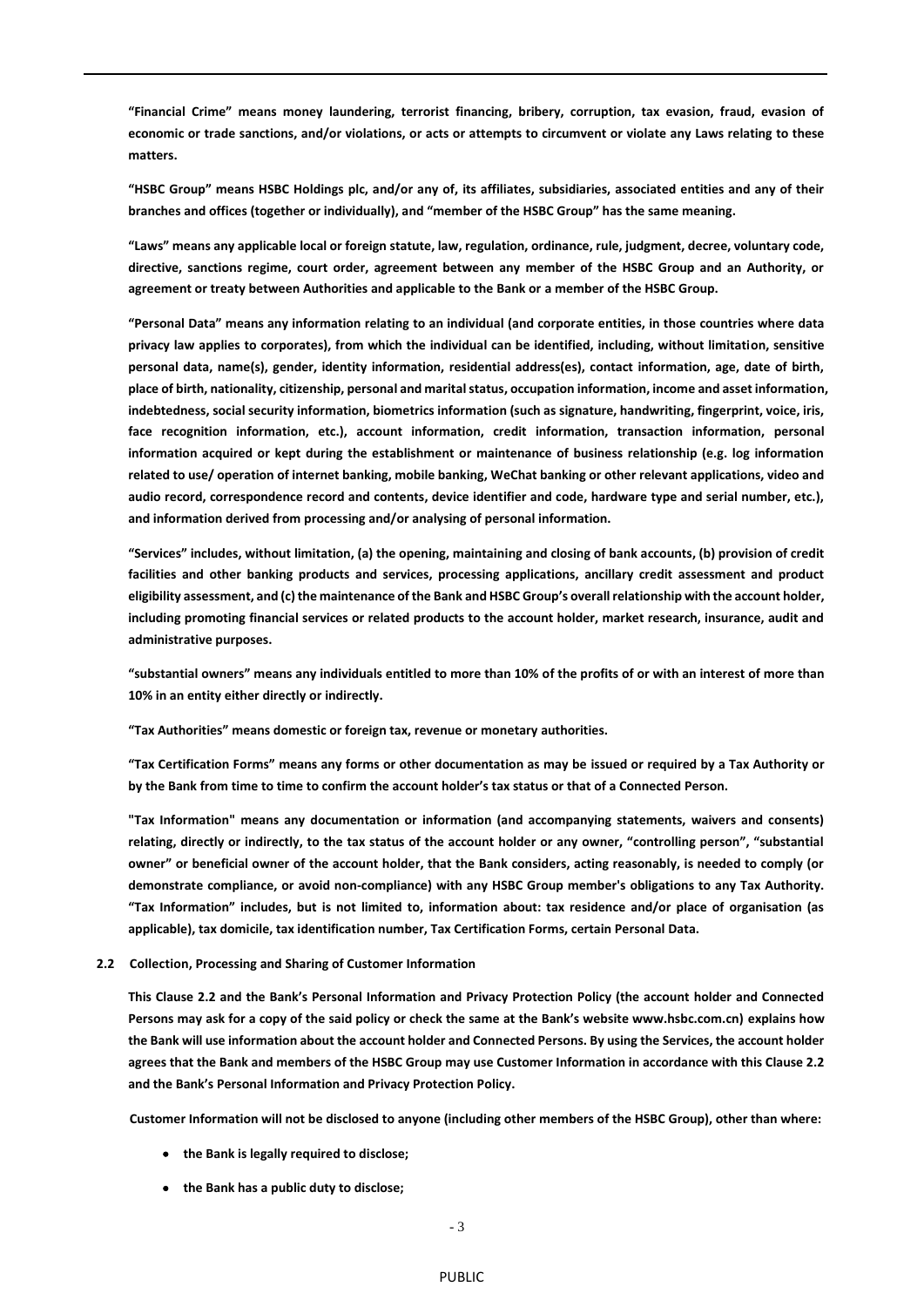- **the disclosure is made with the account holder consent; or**
- **it is disclosed as set out in this Clause 2.2.**
- **a. The Bank and other members of the HSBC Group may collect, use and share Customer Information. Customer Information may be requested from the account holder (or a person acting on the account holder's behalf), or may also be collected by or on behalf of the Bank, or members of the HSBC Group, from other sources (including from publically available information), generated or combined with other information available to the Bank or any member of the HSBC Group.**
- **b. The Bank and/or members of the HSBC Group may process, transfer and disclose Customer Information in connection with the following Purposes (the "Purposes"):**
	- **(1) for the provision of Services and to approve, manage, administer or effect any transactions that the account holder requests or authorises;**
	- **(2) meeting Compliance Obligations;**
	- **(3) conducting Financial Crime Risk Management Activity;**
	- **(4) collecting any amounts due from the account holder;**
	- **(5) conducting credit checks and obtaining or providing credit references;**
	- **(6) enforcing or defending the Bank's rights, or those of a member of the HSBC Group;**
	- **(7) for the Bank's internal operational requirements or those of the HSBC Group (including credit and risk management, system or product development and planning, insurance, audit and administrative purposes);**
	- **(8) maintaining any HSBC Group member's overall relationship with the account holder, (to the extent permitted by Laws) marketing or promoting financial services (including the Services) or related products to the account holder or Connected Persons, and conducting market research, and/or**
	- **(9) obtaining or utilizing administrative, telecommunications, computer, payment, data storage, processing, outsourcing and/or other services.**
- **c. By using the Services, the account holder agrees that the Bank may, to the extent not prohibited by the laws of the People's Republic of China, (as necessary and appropriate for the Purposes) transfer and disclose any Customer Information, including to the following recipients globally (who may also process, transfer and disclose such Customer Information for the Purposes):**
	- **(1) any member of the HSBC Group;**
	- **(2) any sub-contractors, agents, service providers, or associates of the HSBC Group (including their employees, directors and officers);**
	- **(3) any Authorities;**
	- **(4) anyone acting on the account holder's behalf, payment recipients, beneficiaries, account nominees, intermediary, correspondent and agent banks (eg: for CHAPS, BACS, SWIFT), clearing houses, clearing or settlement systems, market counterparties, upstream withholding agents, swap or trade repositories, stock exchanges, companies in which the account holder has an interest in securities (where such securities are held by the Bank for the account holder);**
	- **(5) any party acquiring an interest in or assuming risk in or in connection with the Services;**
	- **(6) other financial institutions, credit reference agencies or credit bureaus (including without limitation the People's Bank of China's credit information database), for obtaining or providing credit references;**
	- **(7) any third party fund manager providing the account holder with asset management services;**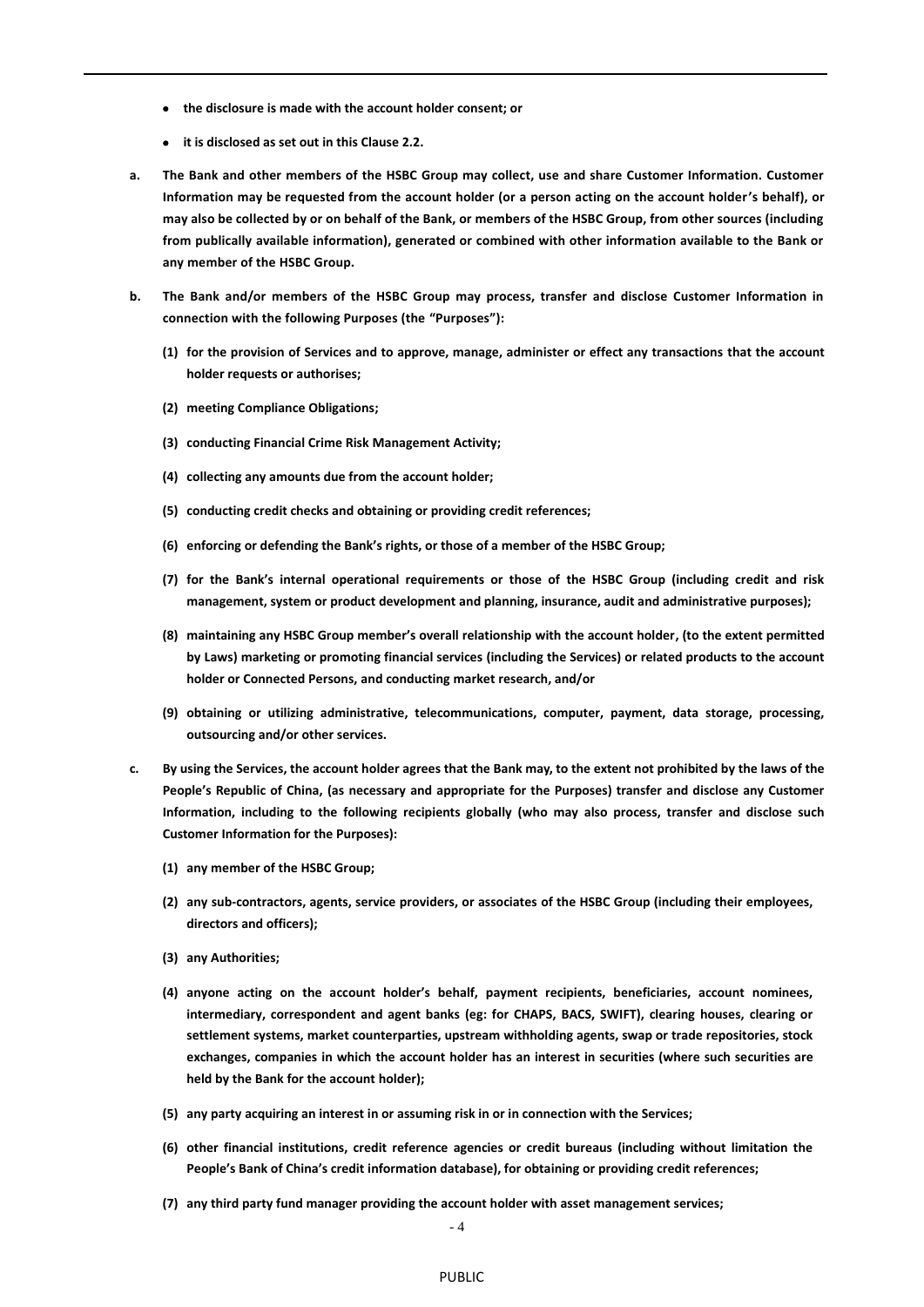- **(8) any introducing broker to whom the Bank provides introductions or referrals;**
- **(9) in connection with any business transfer, disposal, merger or acquisition of the Bank,**

**wherever located, including in jurisdictions which do not have data protection laws that provide the same level of protection as the jurisdiction in which the Services are supplied.**

- **d. The account holder agrees to provide Customer Information and other materials promptly (no later than 5 business days or a shorter period as required by Laws) in accordance with Laws, these terms and conditions or the Bank's reasonable requirements. The account holder agrees to inform the Bank promptly in writing and carry out alteration formalities in the manner as described above, if there are any changes to Customer Information and any other materials supplied to the Bank or a member of the HSBC Group from time to time, and to respond promptly to any request from the Bank or a member of the HSBC Group.**
- **e. The account holder confirms that every Connected Person whose information (including Personal Data or Tax Information) the account holder (or anyone on the account holder's behalf) has provided, or will from time to time provide to the Bank or a member of the HSBC Group has been notified of and agreed to the processing, disclosure and transfer of their information as set out in these Terms. The account holder shall, at the same time, advise Connected Persons that they may have rights of access to, and correction of, their Personal Data.**
- **f. The account holder acknowledges that where:**
	- **(1) the account holder fails to provide or change Customer Information or other materials in accordance with these terms and conditions, or**
	- **(2) the account holder withholds or withdraws any consents which the Bank may need to process, transfer or disclose Customer Information for the Purposes (except for purposes connected with promoting products and services to the account holder), or**
	- **(3) the Bank, or a member of the HSBC Group, has suspicions regarding the possible commission of Financial Crime or the account holder presents a potential Financial Crime risk to a member of the HSBC Group, or**
	- **(4) the Bank reasonably considers that any event or circumstance set out in Clause 20(b) of these terms and conditions occurs,**

**the Bank may:**

- **(a) be unable to provide new, or continue to provide all or part of the, Services to the account holder and reserves the right to terminate its business relationship with the account holder;**
- **(b) take actions necessary for the Bank or a member of the HSBC Group to meet the Compliance Obligations; and/or**
- **(c) block, freeze, transfer or close the account holder's account(s).**

**In addition, the account holder's failure to supply the account holder's, or Connected Person's, Tax Information and accompanying statements, waivers and consents, or other relevant circumstances relating to the account holder or Connected Persons, may result in the Bank making its own decision with respect to the account holder's status, or that of Connected Persons, including whether to report the account holder to a Tax Authority, and may require the Bank or other persons to withhold amounts as may be legally required by any Tax Authority and paying such amounts to any Tax Authority or to take any of the other measures set out in (a) through (c) above.**

**2.3. Data Protection**

**Whether it is processed in a home jurisdiction or overseas, in accordance with applicable data protection legislation, Customer Information will be protected by a strict code of secrecy and security which all members of the HSBC Group, their staff and third parties are subject to.**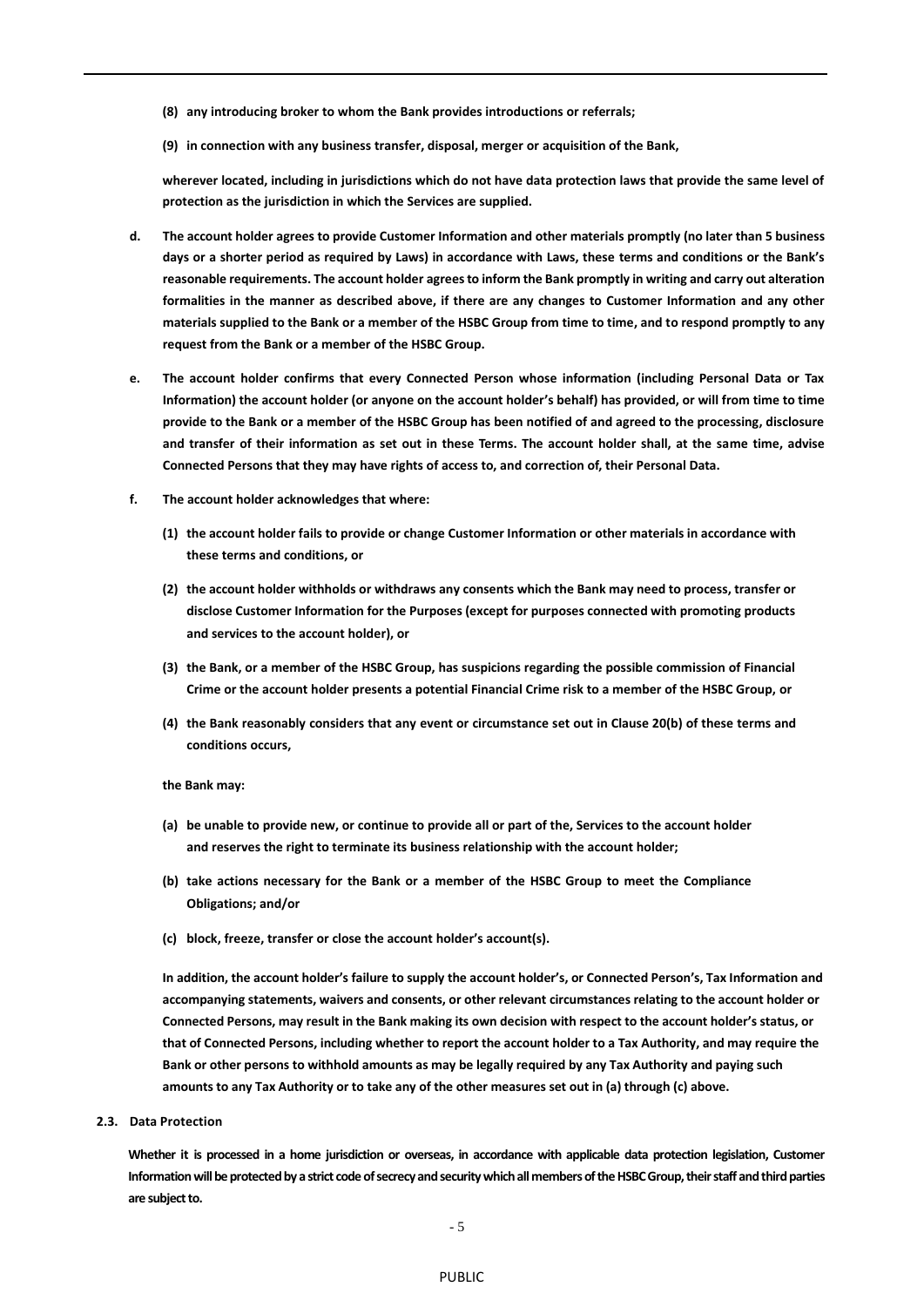- **2.4. Financial Crime Risk Management Activity**
	- **a. The Bank, and members of the HSBC Group, are required, and may take any action they consider appropriate, to meet Compliance Obligations in connection with the detection, investigation and prevention of Financial Crime ("Financial Crime Risk Management Activity").**

**Such action may include, but is not limited to: (a) screening, intercepting and investigating any instruction, communication, drawdown request, application for Services, or any payment sent to or by the account holder, or on the account holder's behalf, (b) investigating the source of or intended recipient of funds, (c) combining Customer Information with other related information in the possession of the HSBC Group, and/or (d) making further enquiries as to the status of a person or entity, whether they are subject to a sanctions regime, or confirming the account holder's identity and status.**

- **b. Exceptionally, the Bank's Financial Crime Risk Management Activity may lead to the Bank's delaying, blocking or refusing the making or clearing of any payment, the processing of the account holder's instructions or application for Services or the provision of all or part of the Services. To the extent permissible by law, neither the Bank nor any other member of HSBC Group shall be liable to the account holder or any third party in respect of any loss whether incurred by the account holder or a third party caused in whole or in part in connection with the undertaking of Financial Crime Risk Management Activity.**
- **2.5. Tax Compliance**

**The account holder acknowledges that the account holder is solely responsible for understanding and complying with the account holder's tax obligations (including but not limited to, tax payment or filing of returns or other required documentation relating to the payment of all relevant taxes) in all jurisdictions in which those obligations arise and relating to the opening and use of account(s) and/or Services provided by the Bank and/or members of the HSBC Group. Each Connected Person acting in their capacity as a Connected Person (and not in their personal capacity) also makes the same acknowledgement in their own regard. Certain countries may have tax legislation with extra-territorial effect regardless of the account holder's or Connected Person's place of domicile, residence, citizenship or incorporation. Neither the Bank nor any member of the HSBC Group provides tax advice. The account holder is advised to seek independent legal and/or tax advice. Neither the Bank nor any member of the HSBC Group has responsibility in respect of the account holder's tax obligations in any jurisdiction which they may arise including, without limitation any that may relate specifically to the opening and use of account(s) and/or Services provided by the Bank and/or members of the HSBC Group.**

## **2.6. Miscellaneous**

- **a. In the event of any conflict or inconsistency between any provision of this Clause 2 and those in any other service, product, business relationship, account or agreement between the account holder and the Bank, the provision of this Clause 2 shall prevail. Any consents, authorisations, the Bank requested waivers and permissions that already exist from the account holder in relation to Customer Information shall continue to apply in full force and effect, to the extent permissible by applicable local law.**
- b. If all or any part of the provisions of this Clause 2 become illegal, invalid or unenforceable in any respect under the law of any jurisdiction, that shall not affect or impair the legality, validity or enforceability of such provision in any other jurisdictions or the remainder of this Clause 2 in that jurisdiction.

#### **2.7. Survival Upon Termination**

**This Clause 2 shall survive the termination of these General Account Terms and Conditions, any termination by the Bank or a member of the HSBC Group of the provision of any Services to the account holder or the closure of any account.**

#### **3. Joint Accounts**

If the account holder comprises of more than one person: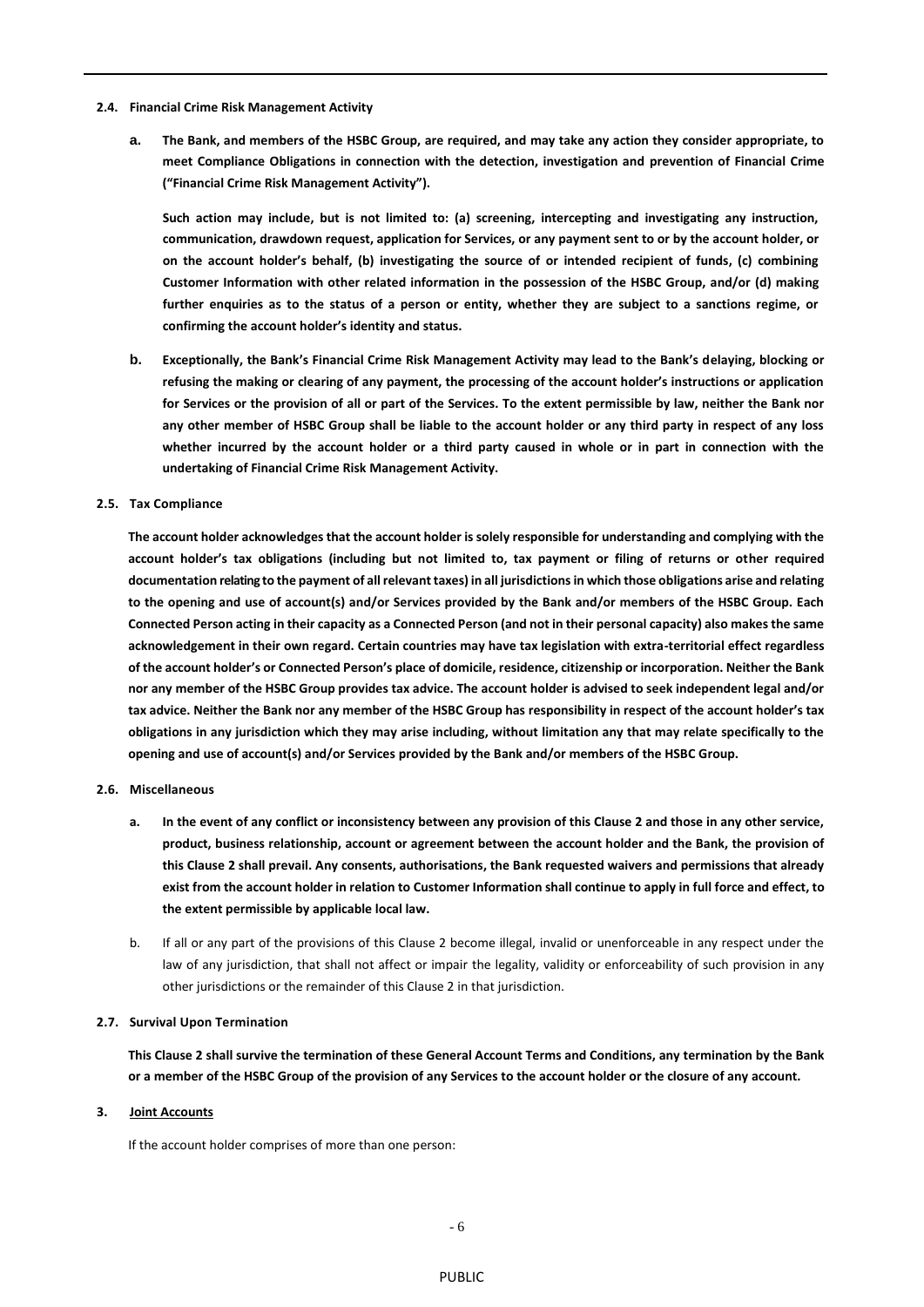- a. the Bank is authorised to provide information on or relating to the account to any one of them in such form and manner and to such extent as any one or more of such person shall request or as the Bank shall in its sole discretion determine at any time and from time to time;
- b. each of them shall be bound by these General Terms and Conditions and such other terms and conditions governing the account even though (i) any other person or any person intended to be bound hereby is not or (ii) these Terms and Conditions may be invalid or unenforceable against any one or more of such persons by reason of fraud, forgery or otherwise (whether or not the deficiency is known to the Bank);
- c. the Bank shall be entitled to deal separately with any one of them on any matter (including (i) the variation or discharge of any liability to any extent or (ii) the granting of time or other indulgence to or making other arrangements with any such person) without prejudicing or affecting the Bank's rights, powers and remedies against any other such persons; and
- d. where any one of them is authorised to operate the account singly, the Bank is authorised to comply with the instructions or directions of any one of such persons in relation to the account, and acceptance of any terms and conditions of any services rendered by the Bank in respect of the account by any one of such persons will be deemed acceptable by each and all of them and accordingly, such terms and conditions will be binding on each and all of such account holders.

## **4. The Bank's Right to Debit Account(s); Set-off**

The account holder agrees that the Bank's indebtedness to the account holder shall not exceed the net amount owing by the Bank to the account holder after deducting from any credit balance held by the Bank and/or providing for the aggregate of all the account holder's liabilities including, in the case of a joint account, the liabilities of all or any one or more of the joint account holders to the Bank on any account or in any respect whatsoever whether such liabilities be actual, present, future, deferred, contingent, primary, collateral, several, joint or otherwise (together the 'account holder's aggregate liabilities').

Without prejudice to the generality of the foregoing and in addition to any general right of set-off or other right by way of security which the Bank may have on any account whatsoever, the account holder agrees that the Bank shall have the right, at its sole and absolute discretion and without notice to the account holder, to refuse to repay when demanded or when the same falls due any of the Bank's indebtedness to the account holder if and to the extent that the account holder's aggregate liabilities at the relevant time are equal to or exceed the Bank's indebtedness to the account holder at that time. If the Bank exercises such right with respect to any of its indebtedness to the account holder, such indebtedness shall remain outstanding from the Bank on substantially the Terms and Conditions in effect immediately prior to such exercise or on such other terms as the Bank may, at its discretion, consider appropriate in the circumstances, but the Bank may, at any time and without notice to the account holder, consolidate any or all credit balances or credit balances of the account holder with the Bank with all or any of the account holder's aggregate liabilities.

In the case of an individual account holder, the Bank's rights hereunder shall not be affected by the account holder's death or legal incapacity.

The Bank reserves the right to employ third parties to collect any outstandings or overdue amount owed by the account holder. The account holder shall keep the Bank indemnified for costs (including legal fees) and expenses incurred in recovering such outstandings or overdue amount.

## **5. Means of Instructions and Communication**

The account holder shall give instructions, directions or send communication to the Bank in such manner as shall be prescribed or accepted by the Bank from time to time, including, without limitation, in writing, by fax, by telex, by telephone, via the automated teller machine, via point of sale terminals, by or via any other electronic means or mediums and/or by any other means or mediums.

## **6. Recording**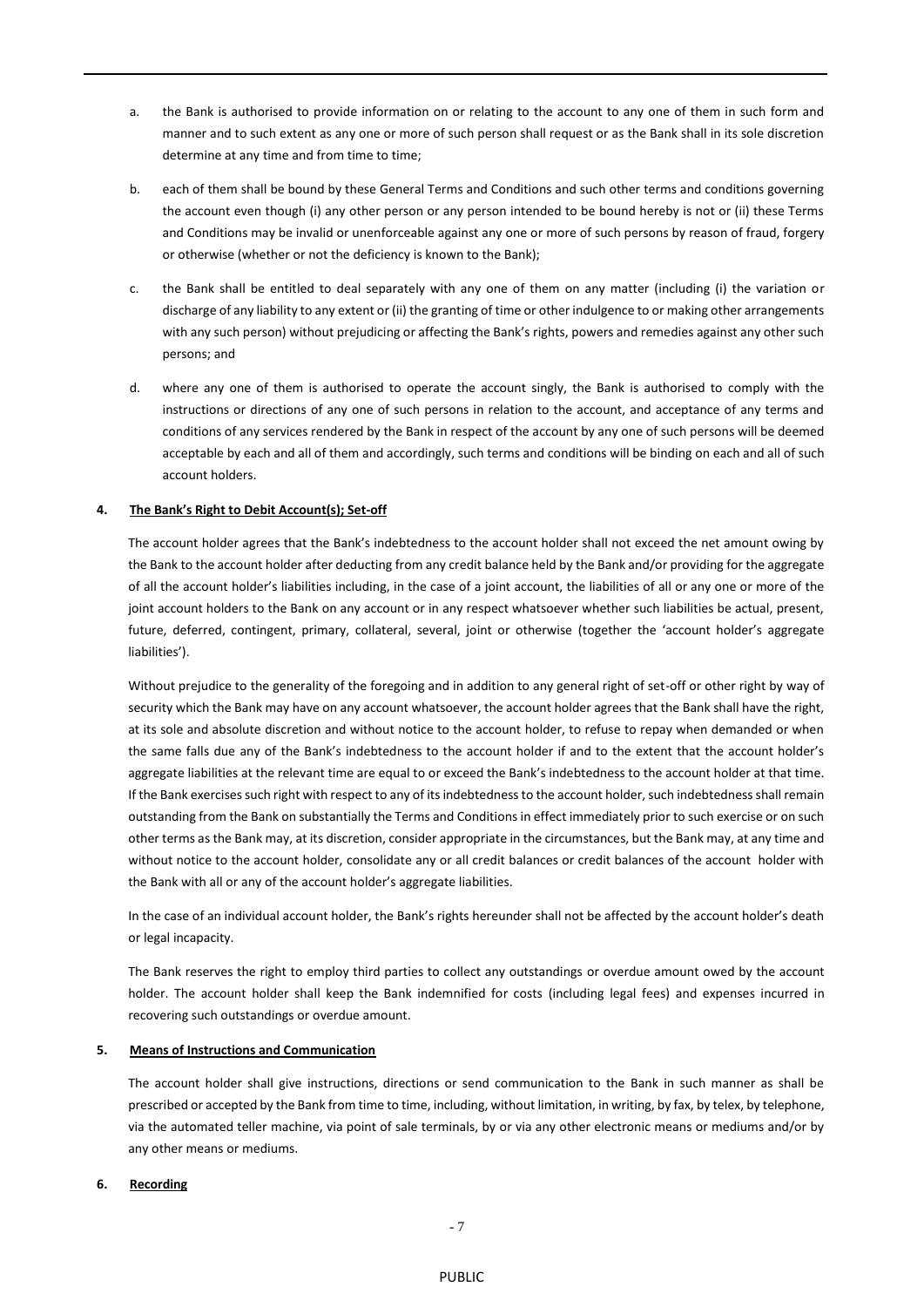**In the course of providing its services, the Bank may need to record verbal instructions received from the account holder and/or any verbal communication between the account holder and the Bank in relation to such services.**

## **7. Microfilming or Scanning**

The Bank reserves the right to destroy any documents relating to the account after microfilming/scanning, or keeping digital files of, the same.

## **8. Acceptance of Cheques and Other Monetary Instruments**

- a. All cheques and other monetary instruments accepted for deposit into an account are credited subject to final payment and proceeds will not be available until they have been cleared.
- b. The Bank reserves the right to charge the account with items which are subsequently returned unpaid.
- c. For cheques or other monetary instruments deposited into different currency deposits, in the event of the cheques or other monetary instruments being dishonoured, the Bank will debit the account holder's account with the value of the cheque or other monetary instrument as calculated using the Bank's prevailing buying rate or the original selling rate whichever is lower.

# **9. Communication**

- a. The account holder warrants that all particulars given to the Bank *(whether in an account opening form or otherwise)*  are, to the best of the account holder's knowledge, accurate.
- b. The account holder undertakes to notify the Bank in writing of any change of address or other pertinent particulars recorded with the Bank.
- c. Any letter or notice delivered to the registered address of the account holder or the address notified by the account holder to the Bank, whether or not received as signed and acknowledged by the account holder, shall be deemed to have been duly delivered to the account holder.
- d. Where in the Bank's opinion communications sent to the last address registered with the Bank will fail to reach the account holder, the Bank may in its sole discretion stop sending further communication (including without limitation account statements, debit/credit advices and other communications) to such address or the account holder.
- e. Copies of account statements and/or documents evidencing transactions performed on the account can be produced, and provided to the account holder upon request in writing subject to the Bank's handling charge.

## **10. Acceptance of Instructions Subject to Business Days and Transaction Hours**

Any instruction relating to any transaction of an account is accepted subject to the transaction hours set by the Bank from time to time for the relevant transaction. The Bank reserves the right not to accept transactions on foreign currency deposits on public holidays of the country of currency concerned.

# **11. Inward Remittance**

- a. An inward remittance in any currency to an account may not be credited to the account on the same day if the related payment advice is not received by the Bank before the relevant cut-off times set by the Bank from time to time. No interest will accrue on any inward remittance before the funds are actually credited into the account.
- b. Without prejudice to any rights enjoyed by the Bank under these General Terms and Conditions and the relevant laws, the account holder acknowledges that, for any inward remittance from an overseas bank via telegraphic transfer (T/T) to the account opened by the account holder with the Bank, the Bank will credit the account holder's account with the remittance amount according to the relevant payment instruction/advice from the overseas remittance bank. The Bank is not obliged but has the discretion to credit the account holder's account before the remittance amount is actually received by the Bank. **The account holder acknowledges and agrees that if, after the Bank has so credited the relevant account, the overseas remitting bank fails to remit out relevant amount for any**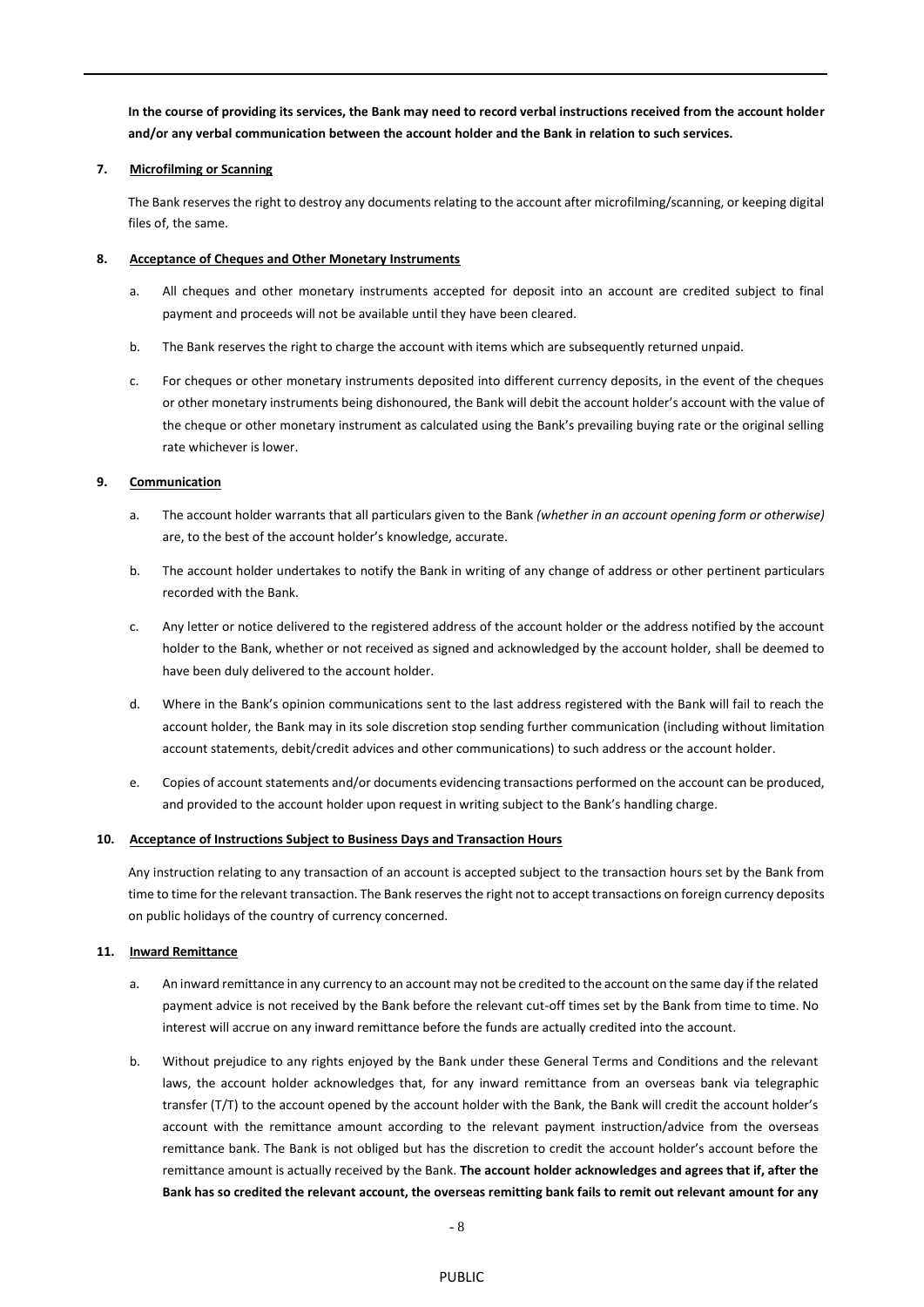**reason (including, without limitation, for compliance with any legal or regulatory requirements) and thus the Bank fails to receive the amount so credited by it, or the overseas remitting bank requests to withdraw such remittance, then the account holder shall unconditionally and immediately refund to the Bank the amount which has been credited into the account of the account holder, the Bank shall have the right to debit the relevant amount from the relevant account or any other account opened by the account holder with the Bank and the Bank will not be liable for any loss incurred by the account holder or any other party as a result thereof.**

#### **12. Foreign Currency Cash**

- a. The Bank reserves the right not to accept foreign currency cash for deposit into an account.
- b. Withdrawals in foreign currency cash are subject to prior notice by the account holder, availability of the currency notes in question as well as applicable laws, regulations and rules.
- c. The Bank reserves the right to charge commission on foreign currency cash deposited to/withdrawn from the account at rates determined by the Bank from time to time.

#### **13. Withdrawal of Cash**

Withdrawals of cash from an account may be made by the account holder at the counter on production of satisfactory identification and/or appropriate authority. **Unless otherwise required by applicable laws, regulations and rules, any payments made by the Bank to a person producing a withdrawal form purporting to be signed, sealed or chopped as authorised by the account holder shall have the same effect as if made to the account holder personally and will absolve the Bank from all liabilities to the account holder or to any other party.**

#### **14. Loss of Chop or Password**

The account holder shall notify the Bank in writing immediately if the account chop or password (if any) is lost. **The Bank will not be held responsible for any payments made before the receipt of such notice.**

#### **15. Terms in respect of Cheques**

#### **15.1 Cheque Book Security**

Cheque books should be kept safe at all times and, as necessary, under lock and key so as to be inaccessible to unauthorised persons.

## **15.2 Cheque**

A cheque book will be issued to the account holder who is approved by the Bank in its sole discretion to draw cheques in respect of an account with the Bank *(the 'Cheque Account')*.

Cheques should be drawn in the currency of the Cheque Account or as otherwise approved by the Bank.

When a signed cheque or a cheque book is lost or stolen, the person who is legally entitled to request for stop payment of the cheque must immediately report such loss in writing to the Bank and go through the stop payment procedures set out by the legislations (if any).

When cheques are sent through the post or otherwise, the words "OR BEARER" should be deleted and the cheque crossed.

Applications for a new cheque book may be made by presenting the duly completed and signed cheque book application form contained therein to the Bank or by any other means acceptable to the Bank. The Bank, may at its discretion, refuse to issue a cheque book.

The Bank shall, upon receipt of a cheque book application request, deliver the required cheque book to the account holder by post according to the address record kept by the Bank. **The Bank assumes no responsibility for any delay or loss caused by any mode of forwarding.**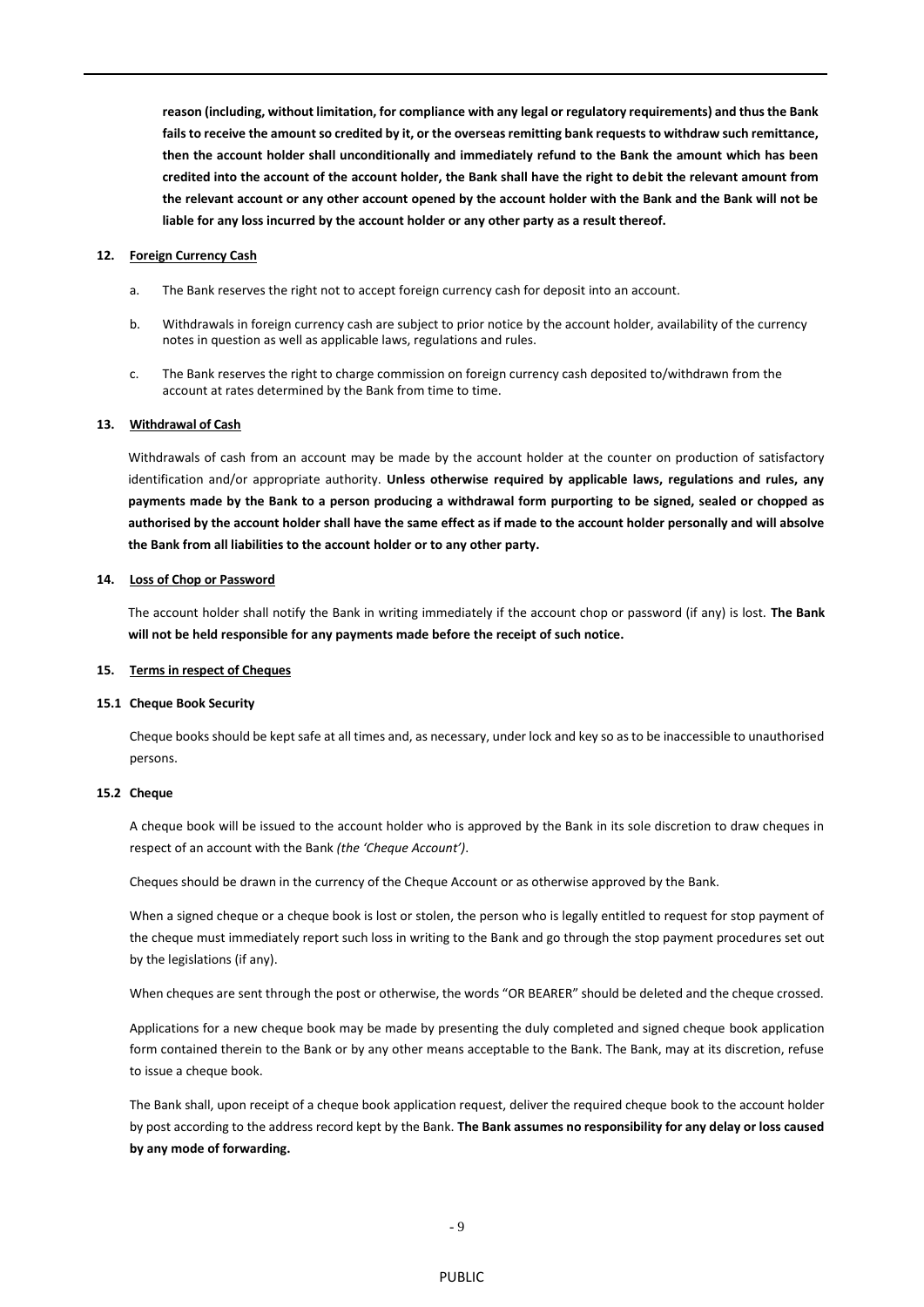Upon receipt of a new cheque book, the account holder should verify the cheque serial numbers, account number and name of the account holder printed thereon as well as the number of cheques before use. Any irregularities should be promptly reported to the Bank.

The account holder should exercise care when drawing cheques to ensure its correctness and agrees that he/she will not draw cheques by any means and/or in any manner which may enable a cheque to be altered or may facilitate fraud or forgery. The account holder should write the amount, both in words and figures in the spaces provided on the cheque, as close to each other and to the left-hand margin as possible so as to leave no space for insertions. The word "only" should be added after the amount stated in words. Only Arabic numerals should be used for figures.

All cheques must be written in non-erasable ink in Chinese or English and be signed in conformity with the specimen signature registered with the Bank.

Any alteration on a cheque must be confirmed by the full signature/chop of the drawer. **The account holder acknowledges that the Bank will not be held responsible for losses arising from alterations which cannot be readily detected.**

The account holder agrees that he/she will be bound by the conditions printed on the insider cover of the cheque book and by other conditions in force.

## **15.3 Returned Cheque**

The Bank reserves the right to return cheques with insufficient funds in the Cheque Account, technical error or any other reasons and to impose a service charge in respect of returned cheques.

#### **15.4 Stop Payment Order**

A person who is legally entitled to request for stop payment of the cheque may only cancel *(countermand)* payment of a cheque by giving written instructions (the authenticity of which the Bank must be able to verify) to the branch of the Cheque Account clearly identifying the cheque in question by reference to its cheque number before the cheque has been paid and in a manner pursuant to applicable laws, regulations and rules.

For clarification:

- a. **if the person who is legally entitled to request for stop payment of the cheque identifies the cheque in question by reference to other details in addition to the cheque number, the Bank shall not be responsible to ensure that other details correspond with the details of the cheque in question identified by number;**
- b. if the person who is legally entitled to request for stop payment of the cheque identifies the cheque in question by reference to other details instead of identifying the cheque number, the Bank shall not take any action; and
- c. **if the person who is legally entitled to request for stop payment of the cheque cancels** *(countermand)* **payment of a cheque by means of an instruction which cannot be verified by the Bank** *(not limiting to by telephone or facsimile instructions)***, the Bank shall not be required** *(obliged)* **to take any action; however, the Bank may in its discretion and without responsibility follow such instruction.**

When the person who is legally entitled to request for stop payment of the cheque cancels *(countermand)* payment of a cheque by means of an instruction to the Bank which cannot be verified by the Bank and regardless of whether or not the Bank acts on such instruction, the person who is legally entitled to request for stop payment of the cheque shall immediately confirm such instruction to the Bank in writing and in a manner so that the Bank may verify the authenticity of such instruction. **The Bank shall only be bound to follow the instruction once it is authenticated and shall not be liable for having followed the unauthenticated instruction should that instruction has been incorrect** *(erroneous)***, false** *(spurious)***, unclear** *(ambiguous)***.**

15.5 There may be risks involved in accepting foreign currency cheques as payment or settlement of transactions. In some countries, there are laws dealing with the handling of cheques sent for clearing or collection that will entitle a cheque to be returned even after clearing and the proceeds are paid to the payee. For example, for cheques drawn on US banks, the paying bank will have the right to seek refund of a cheque that is subsequently found to be fraudulently drawn, fraudulently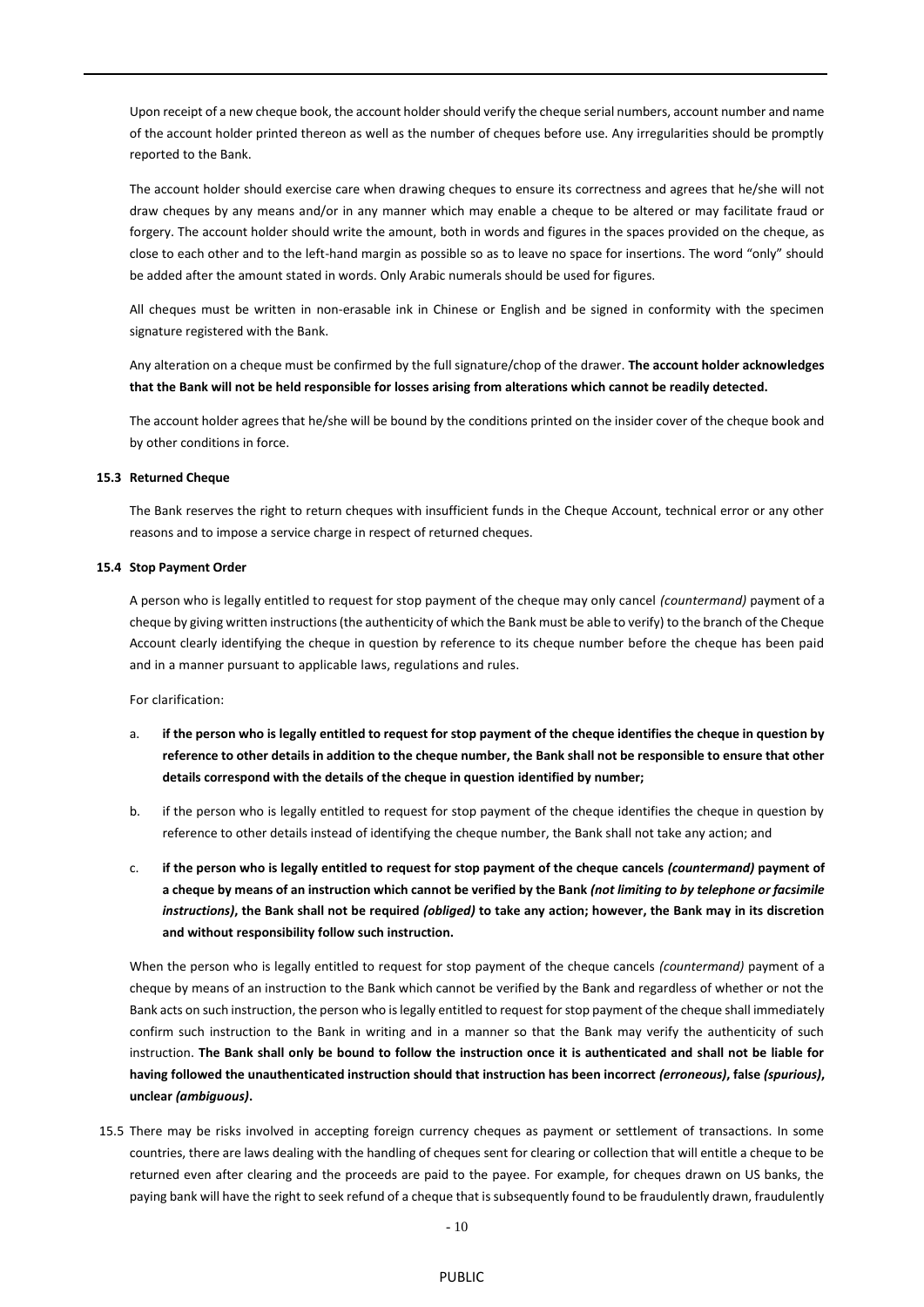endorsed or fraudulently altered within a period of up to 6 years. For a US Treasury cheque, this refund period may be indefinite. The Bank is entitled to seek repayment from the account holder of any cheque required to be repaid or refunded. This right of recourse remains possible throughout the refund period mentioned above and is regardless of whether the cheque is sent for collection or purchased by the Bank. The deposit of any foreign currency cheques is accepted by the Bank subject to the following terms and conditions:

- a. In accepting cheques drawn on banks abroad, the Bank reserves the right to decide which cheques to purchase and which to send for collection. Where the Bank purchases the cheques, the Bank shall credit the account holder's account (using the Bank's prevailing buying rate) with the proceeds immediately, subject to having recourse to the account holder in the event of dishonour. The purchase of cheques may be subject to the condition that the proceeds credited to the account holder's account cannot be withdrawn for a period as determined by the Bank taking into account the required clearing time for cheques in question and which will be specified in the credit advice to be sent to the account holder in confirmation of the transaction.
- b. Where the Bank sends a cheque for collection, this will be done subject to the rules contained in ICC Publication No. 522 and the proceeds of the cheque will only be credited to the account holder's account once payment is received from the bank abroad.
- c. In the event that cheques purchased are dishonoured or cheques collected are subsequently liable to be repaid or refunded by applicable laws and regulations, the Bank will debit the account holder's account with debit the account holder's account with the value of the cheque as calculated using the Bank's prevailing selling rate or the original buying rate, whichever is higher, plus any charges.
- d. Overseas charges (if any) will be debited to the account holder's account.
- e. Cheques received after the relevant cut-off times set by the Bank from time to time will be processed in the next business day.

#### **16. Exchange Rate**

**Except otherwise agreed by the Bank and the account holder, the exchange rate used in payment application/transaction request involving currency conversion shall be solely determined by the Bank in reasonable commercial manner. The Bank may determine such exchange rate based on real-time quotation and booking from relevant funding market, and since the market rate keeps fluctuating, such rate determined by the Bank may not be the best rate of the relevant date and may be (even materially) worse than the Bank's board rate.**

## **17. Variation of Terms**

**The terms herein and those pertaining to any service provided by the Bank may, at the Bank's sole discretion, be changed from time to time by way of publishing, placing or displaying announcements or notices on the Bank's websites or in the Bank's premises or sending notice to the account holder in such other method as the Bank may decide. If the account holder does not close the account or cancel the services prior to the expiry of the notice period, the account holder shall be deemed have agreed to such change.** 

**18. Charges**

**The Bank's charges, as in effect from time to time pursuant to the provisions of clause 17 above, apply to all accounts and a list is available upon request from any branch of the Bank in the Mainland China.** 

#### **19. Exclusion of Liability**

**In the absence of wilful misconduct or gross negligence of the Bank, the Bank shall not be liable for any delay or failure in providing any of the Bank's equipment or other facilities or services to the account holder to the extent that it is attributable to any cause beyond the Bank's reasonable control including any equipment malfunction or failure and under no circumstances shall the Bank be responsible to the account holder or any third party for any indirect or consequential losses arising out of or in connection with such delay or failure.**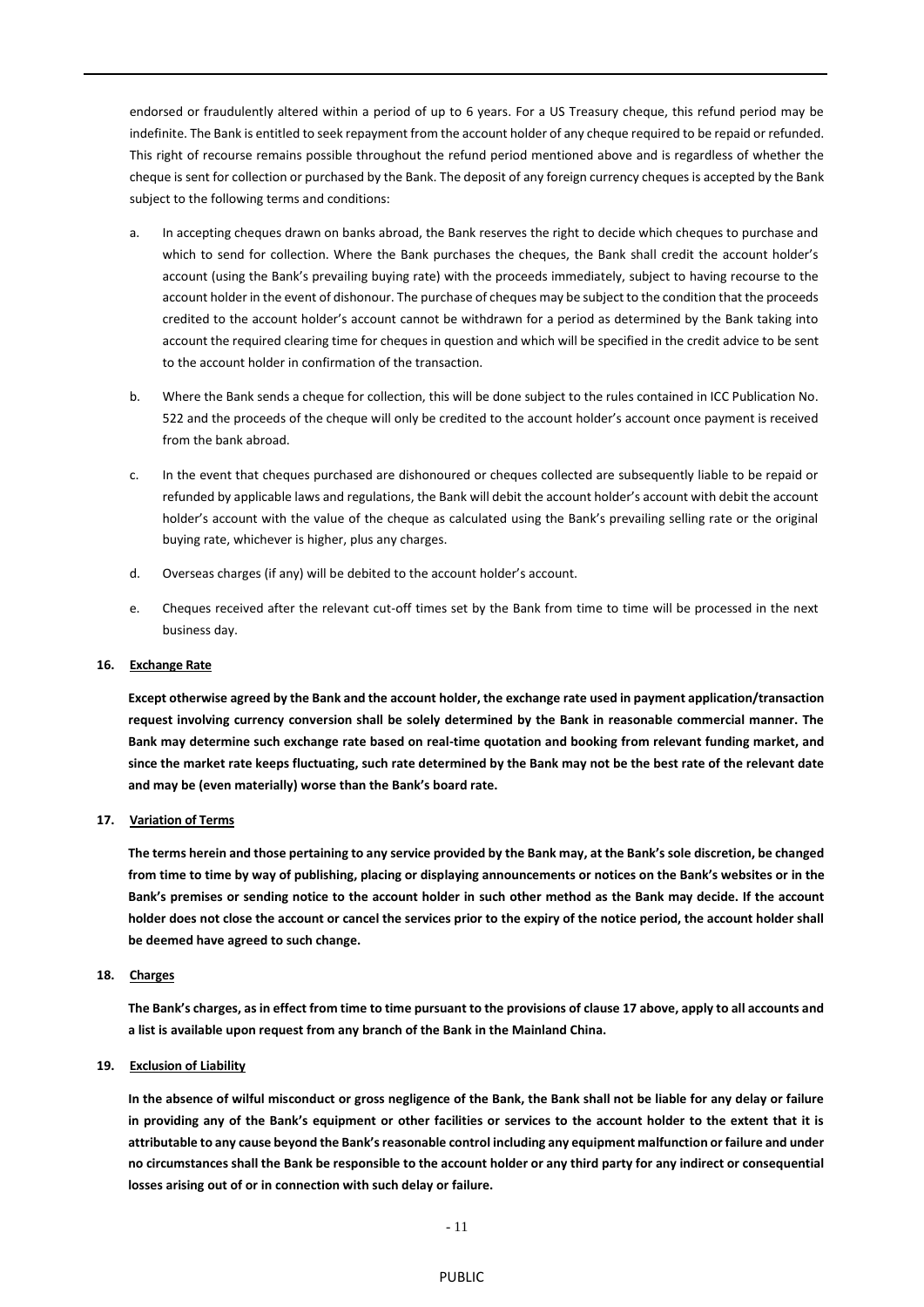## **20. Account Closure**

- **a. To the extent permitted by law, the Bank shall have the right to close any and/or all accounts (including but not limited to joint account, time deposit accounts) of an account holder at any time by giving 30 days prior notice to the account holder.**
- **b. Without prejudice to the foregoing, the account holder further agrees that if the Bank reasonably considers that any event or circumstance set out below occurs, the Bank shall have the right to close any and/or all accounts (including but not limited to joint accounts, time deposit accounts) of the account holder and/or discharge or terminate any and/or all transactions of the Bank with the account holder:**
	- **(1) any event or circumstance set out under the Clause 2.2(f) of these terms and conditions occurs;**
	- **(2) the Bank is reasonably suspicious that the account holder is likely to commit or be related to Financial Crime (as defined in Clause 2.1) or other illegal activity, or the account holder or any transaction in which it is involved may be related to sanctions in accordance with Laws (as defined in Clause 2.1).**
	- **(3) any account is unlawfully used by the account holder, or is leased, lent or otherwise provided for the use of any other person.**
	- **(4) the account holder does not comply with any other provisions in these terms and conditions or any other agreements or documents signed with the Bank;**
	- **(5) the account holder is deregistered or in any other situation that empowers or obliges the Bank to cancel or close an account;**
	- **(6) any and/or all accounts of the account holder have not been used for more than one year;**
	- **(7) the Bank is required to take relevant action under Laws (as defined in Clause 2.1) or by Authorities (as defined in Clause 2.1); or**
	- **(8) any reputational, financial or other lawful rights and interests of the Bank, its staff or agent may be prejudiced without the taking of relevant actions.**
- **c. (Applicable to the Business Account Holders only) An account holder may close any and/or all of its accounts opened**  with the Bank by giving the Bank not less than 30 days' prior written notice. After receiving the above-mentioned **notice from the relevant account holder, the Bank may close the relevant account at such time as determined by the Bank in accordance with any other binding document entered into between the Bank and the relevant account holder and/or the Bank's procedures and practice.**

## **21. Bearer Share Applicable to Business Account Holders only**

**If the account holder or a shareholder (whether direct or indirect) of the account holder is a company incorporated in Jurisdiction that permits issuance of bearer shares, the account holder confirms and warrants that neither it nor such shareholder has issued any bearer shares and further undertakes that the account holder or such shareholder will notify the Bank promptly if it issues or converts any of its shares to bearer form.**

#### **22. Accounts and Services Being Subject to Laws and Regulations**

- a. The account holder shall be governed by the banking, foreign exchange, taxation and other laws, regulations, and rules, as in effect from time to time, which apply to account opening, account services, account closing and other account related operations and transactions.
- b. In case of discrepancies between the above-mentioned laws, regulations and rules, and these General Terms and Conditions and other terms and conditions applicable to any types of services by the Bank in the Mainland China (as may be amended from time to time), the former shall apply and prevail.
- c. The Bank hereby declares that the Bank will not notify the account holder of these laws, regulations, rules and the changes thereof, which from time to time may take place.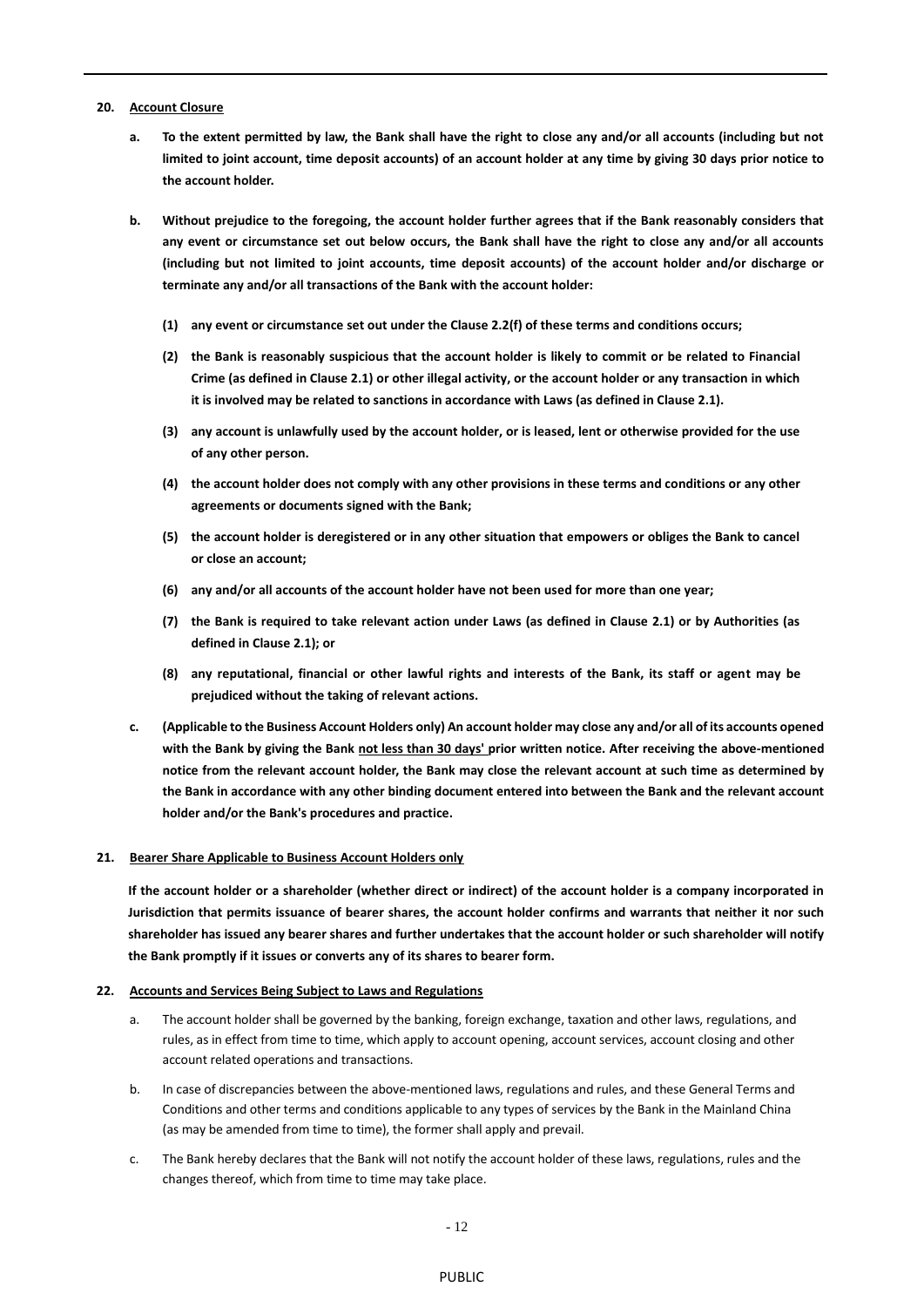d. The account holder is liable to provide related supporting documents where required by the State Administration of Foreign Exchange and other governmental institutions, or where, at the Bank's sole discretion, the Bank considers it necessary to evidence that the related approval or other documents are obtained and the related laws, regulations and rules are complied with.

## **23. Bank's Right to Decline or Delay Instructions**

**The Bank shall be entitled to regard any mandate and/or any similar authorization it holds as being suspended in the event of any dispute between account holder(s), authorized signatories and/or directors (where the account holder is a company). In addition the Bank reserves the right to suspend the operation of all or any accounts of the account holder until such time as the Bank considers appropriate if the Bank is of the opinion or has reason to suspect that:**

- **(1) it holds no valid account mandate; or**
- **(2) the account holder is not the true owner of the credit balances or other assets held in the accounts.**
- **24. Bank's Right in case of Ambiguity or Conflict in Instructions Received**

**If, in the opinion of the Bank, there is any ambiguity or conflict in any instructions given by the account holder, the authorized signatories and/or directors or if the Bank becomes aware of any dispute in respect of any account, the Bank may (but is not obliged to) choose not to act on such instructions until the ambiguity or conflict or dispute has been resolved to the Bank's satisfaction.**

# **25. Remittance Service**

**The account holder acknowledges and agrees that, in respect of any remittance service provided by the Bank, the Bank accepts no responsibility for any loss or delay which may occur in the transfer or transmission of funds or for any error, omission or mutilation which may occur in the transmission of any message or for any misinterpretation of any message received.**

#### **26. Handling of Undated Documents**

If any document dispatched by the account holder to the Bank, including any instruction, confirmation, contract or transaction, is for any reason undated, the time and date as shown on the Bank's time chop as imprinted on such document at the time of its receipt shall be conclusive evidence of the time and date of such document.

## **27. Account Holder's Indemnity**

**The account holder shall indemnify the Bank and keep the Bank indemnified and hold the Bank harmless against any and all claims, liabilities, losses, damages, costs, expenses and charges (whether on account of taxes, duties, imposts or otherwise, including but not limited to legal expenses on a full indemnity basis) whatsoever, whether in contract, tort or otherwise, which the Bank may suffer or incur by reason of, arising out of or in connection with the Bank's provision of any service to the account holder, or transacting with the account holder, or maintaining any account(s) for the account holder, or performing its obligations hereunder, or a breach of any of these General Terms and Conditions or any applicable laws and regulations by the account holder, unless the claim, liability, loss, damage or expense is caused by the Bank's willful misconduct or gross negligence. A certificate by any of the Bank's officers as to the account holder's liability or indebtedness to it with respect to the indemnity aforesaid shall be binding on the account holder and shall be conclusive evidence without further proof of any such claim, liability, loss, damage or expense.**

#### **28. Identification/Registration Documents**

**Without prejudice to any other provisions under these General Terms and Conditions, the account holder undertakes to promptly renew and update the following identification and registration documents (collectively "Identification/Registration Documents"):**

**a. if the account holder is personal, the identification document(s) of the account holder and the authorized representative(s); and**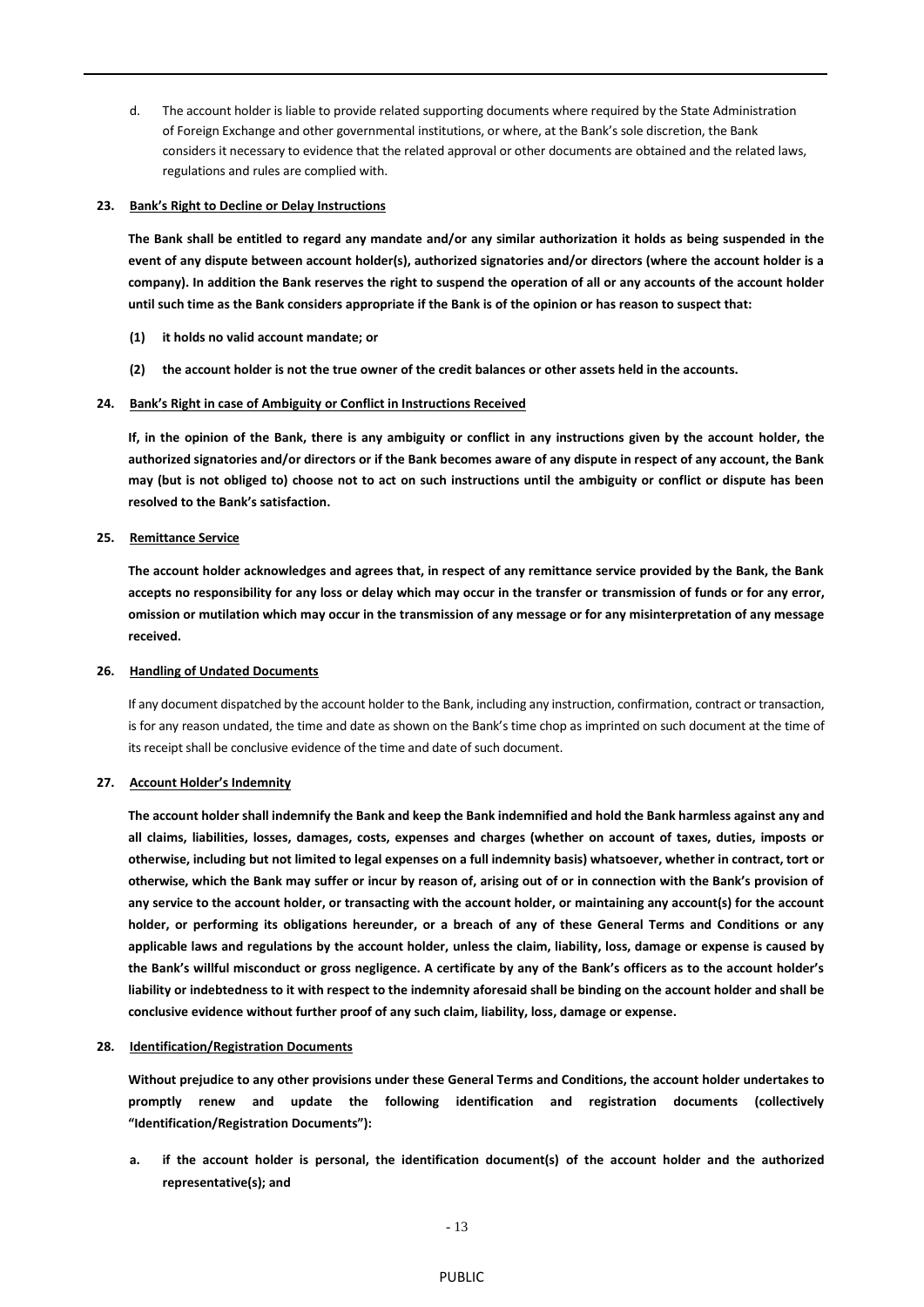**b. if the account holder is corporate or other type of entity, the various registration certificates, identifications documents and other similar documents of the account holder, its controlling shareholders, de facto controlling persons, directors, legal representative, person in charge and authorized signatories/representatives.**

**The account holder shall promptly provide the Bank with a certified copy or an original copy of the renewed Identification/Registration Documents. The account holder acknowledges and agrees that the Bank is entitled to suspend the account holder's operation of any account(s) and/or use of any services from the time when any of the Identification/Registration Documents expires to and till the time when the Bank receives the certified or original copy of the renewed version of the relevant expired Identification/Registration Documents. In no event shall the Bank be liable for loss (whether direct or consequential and including, without limitation, loss of profit or interest) or damage suffered by the account holder arising out of the exercise of the Bank's suspension right pursuant to this clause.**

## **29. Statements**

- **a. Account statements are sent at monthly intervals, unless otherwise requested.**
- **b. If there is no account activity within one or more months after the period covered by the most recent account statement, the Bank need not send the monthly account statement(s) for that/ those month(s).**
- **c. The account holder agrees to examine each statement of account received from the Bank to see if there are any errors, discrepancies, unauthorized debits or other transactions or entries arising from whatever cause, including, but without limitation, forgery, forged signature, fraud, lack of authority or negligence of the account holder or any other person (the "Errors").**
- **d. The account holder also agrees that the statement of account shall, as between the Bank and the account holder and save for manifest mistake(s), be conclusive evidence as to the balance shown therein and that the statement of account shall be binding upon the account holder, who shall be deemed to have agreed to waive any rights to raise objections or pursue any remedies against the Bank in respect thereof unless the account holder notifies the Bank in writing of any such Errors within 90 days (or such other period as specified in the account statement) after the date of its deemed receipt by the account holder.**
- **e. Account statements will be sent in such manner as the Bank may decide from time to time and the Bank will notify the account holder by such means as the Bank may deem appropriate (including without limitation displaying notice in the Bank's premises and/or posting notice on the Bank's website) regarding any change of the manner in which account statements will be sent to the account holder.**
- **f. An account statement shall be deemed to have been received by the account holder:**
	- **(1) (where delivered personally) at the time of personal delivery or on leaving it at the address last notified by the account holder to the Bank,**
	- **(2) (where sent by post) 48 hours after posting to the address last notified by the account older to the Bank if such address is in Mainland China and seven days after posting to the address last notified by the account holder to the Bank if such address is outside Mainland China,**
	- **(3) (where sent by facsimile transmission, telex or email) immediately after transmitting to the facsimile or telex number or email address last notified by the account holder to the Bank, or**
	- **(4) if the account holder agrees with the Bank to collect such statement of account at the counter of the Bank, on the date when such statement of account is generated from the Bank's system (whether or not, and regardless of when, the account holder has collected such statement of account).**

## **30. Overseas RMB Saving Account for Hong Kong or Macau Resident**

a. With regard to an account holder who is a permanent resident in Hong Kong or Macau, if there is Renminbi remittance from Hong Kong or Macau to such account holder which complies with applicable laws and regulations (including applicable provisions promulgated by the People's Bank of China) in all aspects ("Qualified RMB Remittance"), the account holder agrees and authorized the Bank to open a special Renminbi saving account ("Overseas RMB Saving Account") upon receiving the first Qualified RMB Remittance for him/her and to credit the Qualified RMB Remittance(s)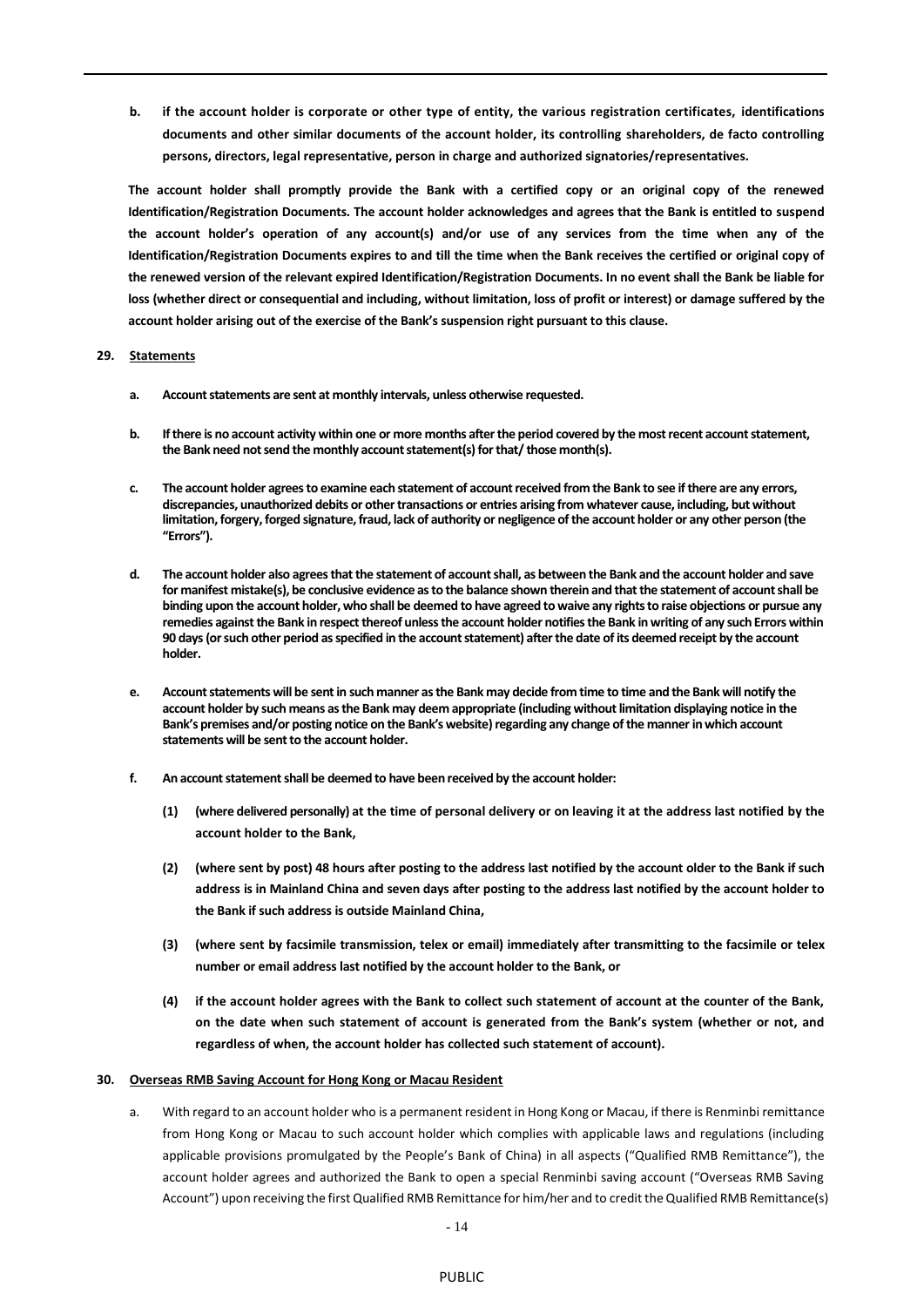into the Overseas RMB Saving Account, regardless of whether the beneficiary account stated in the relevant remittance instruction is the Overseas RMB Saving Account or whether the relevant remittance instruction specifies the beneficiary account.

- b. After the Overseas RMB Saving Account is opened, its relevant information (including without limitation account number and balance) will be reflected in account statement(s).
- c. The Overseas RMB Saving Account shall be used and operated in compliance with applicable laws and regulations (including applicable provisions promulgated by the People's Bank of China) as updated and/or amended from time to time.
- d. Account transfer cannot be effected on Overseas RMB Settlement Account via phone banking services.

## **31. Overseas RMB Settlement Account and Overseas RMB Saving Account for Taiwan Resident**

- a. With regard to an account holder who is a permanent resident in Taiwan , if there is Renminbi remittance from Taiwan to such account holder which complies with applicable laws and regulations (including applicable provisions promulgated by the People's Bank of China) in all aspects ("Qualified RMB Remittance"), the account holder can apply to the Bank for the opening of a special Renminbi settlement account ("Overseas RMB Settlement Account") and to credit the Qualified RMB Remittance(s) into the Overseas RMB Settlement Account, regardless of whether the beneficiary account stated in the relevant remittance instruction is the Overseas RMB Settlement Account or whether the relevant remittance instruction specifies the beneficiary account.
- b. After the Overseas RMB Settlement Account is opened, its relevant information (including without limitation account number and balance) will be reflected in account statement(s).
- c. The Overseas RMB Settlement Account shall be used and operated in compliance with applicable laws and regulations (including applicable provisions promulgated by the People's Bank of China) as updated and/or amended from time to time.
- d. The Overseas RMB Settlement Account can be used to make local payment settlement, but account transfer cannot be effected on Overseas RMB Settlement Account via phone banking services.
- e. Notwithstanding the above, if in special circumstances a Qualified Renminbi Remittance is received by an account holder before an Overseas RMB Settlement Account is opened, the account holder hereby agrees and authorizes the Bank to open a special Renminbi saving account ("Overseas RMB Saving Account") and to credit such Qualified RMB Remittance into the Overseas RMB Saving Account temporarily. Once an Overseas RMB Settlement Account is opened, the Bank is hereby authorized by the account holder to transfer all the balance in the above Overseas RMB Saving Account to the Overseas RMB Settlement Account and to close the Overseas RMB Saving Account accordingly. The Overseas RMB Saving Account shall be used and operated in compliance with applicable laws and regulations (including applicable provisions promulgated by the People's Bank of China) as updated and/or amended from time to time.

#### **32. Enterprise Settlement Account**

**a. The following terms used in this Clause 32 shall have the following meanings:**

**"Enterprise Settlement Account" means an Renminbi settlement account opened with the Bank and held by an account holder which is established in the Mainland China as an enterprise legal person, an enterprise without legal person status, or an individual-owned business.**

**"Account Trading Restriction Measures" means any measures for freezing accounts or restricting account transactions, including but not limited to, suspending non-counter business, limiting the size or frequency of account transactions, and restricting payments from and/or into accounts.**

- **b. Without limiting or affecting any right of the Bank under these terms and conditions, this Clause 32 applies to the Enterprise Settlement Accounts.**
	- **(1) The Enterprise Settlement Account may commence to be used for fund transfers as of the date of its opening.**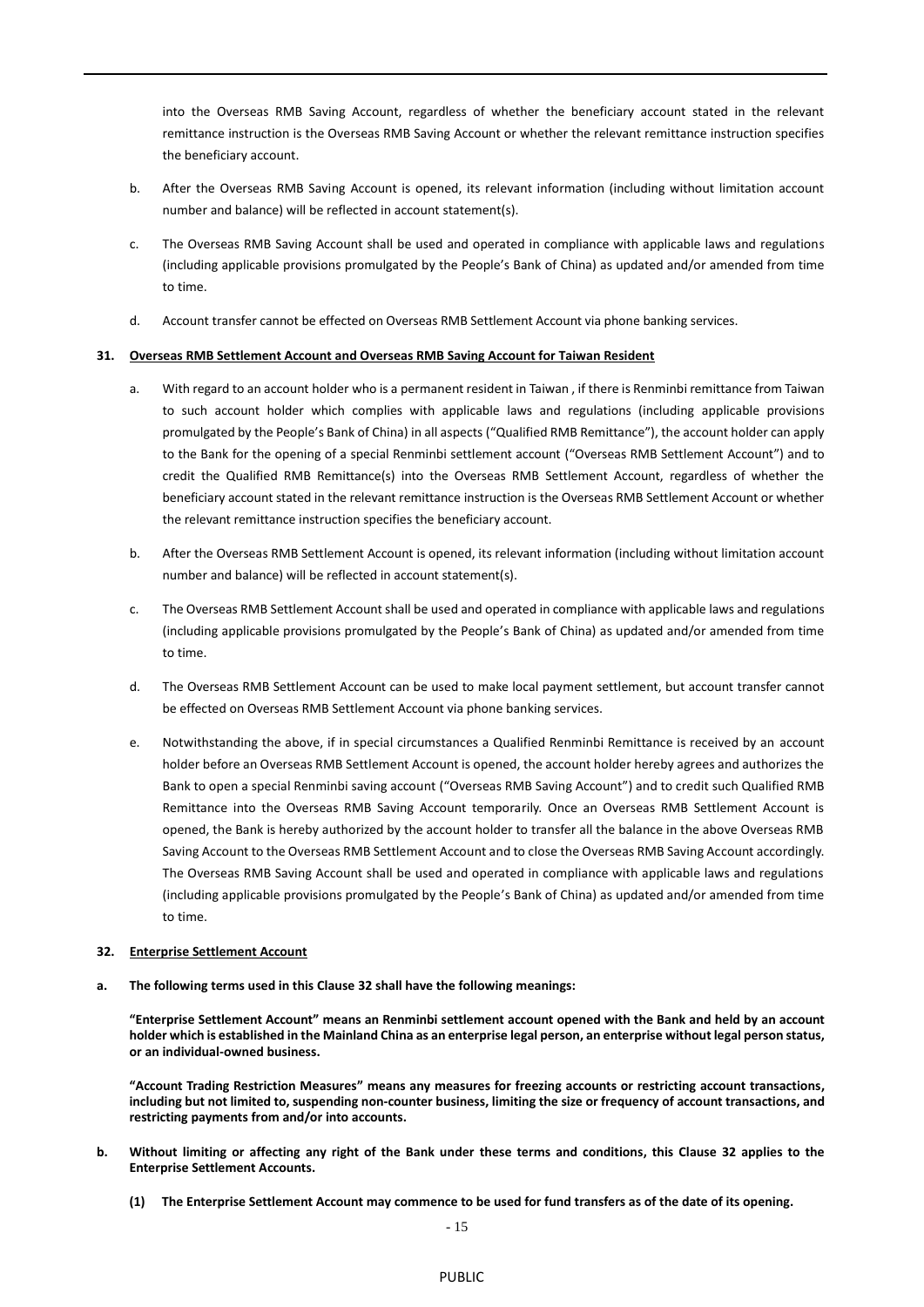- **(2) The account holder shall cooperate with the Bank to complete account reconciliations at the frequency determined by the Bank (in any event, not less than once a quarter of year). If the account holder fails to respond within the time limit for a reconciliation, or the result of reconciliation is inconsistent, the Bank shall have the right to require the cooperation from the account holder to find out the reasons and take Account Trading Restriction Measures.**
- **(3) For any change regarding the name, legal representative or person-in-charge, or any other supporting document for account opening, the account holder shall submit a change request to the Bank within 5 business days. If the Bank becomes aware of a change regarding the name, legal representative or person-in-charge of the account holder, the Bank will notify the account holder for it to follow the proceduresfor the change. If the account holder fails to follow the procedures for the change within 5 business days of the delivery of notice, without giving the Bank reasonable grounds, the Bank shall have the right to take Account Trading Restriction Measures.**
- **(4) If the business licence of the account holder, or the identification document of its legal representative or person-incharge is not renewed within 5 business days from the expiry of its validity period, and no reasonable grounds are given to the Bank, the Bank shall have the right to take Account Trading Restriction Measures.**
- **(5) If any event occurs that obliges the account holder to make an application for the closure of bank settlement accounts under any laws and regulations, including but not limited to the Measures for the Administration of RMB Bank Settlement Accounts (the People's Bank of China Order [2003] No.5), the account holder shall submit a request for account closure within 5 business days, or if the account holder fails to do so, the Bank shall have the right take Account Trading Restriction Measures.**

## **33. Risk Disclosure**

The Bank will at all times endeavour to introduce products the Bank reasonably believes are likely to be suitable for the account holder based on the information provided by the account holder. Ultimately the decision to invest in specific products shall be made by the account holder. The account holder's failure or inadequacy of providing personal information to the Bank will restrict the Bank's ability to introduce products and services which are likely to be suitable for the account holder.

This risk disclosure statement provides an overview of the risks that the account holder may take when using the Bank's personal financial services and products (including without limitation wealth management products, insurance products sold by the Bank on agency basis, deposit, currency exchange and loan services). This risk disclosure statement cannot, of course, disclose all the risks. This risk disclosure statement is not and shall not be deemed as investment, legal or tax advice. The account holder should place no reliance on the Bank to give advice or make recommendations. If the account holder is uncertain or has not understood any aspect of this risk disclosure statement, the account holder should seek independent professional advice.

**\* Credit Risk:** The personal financial services and products may involve credit risk of the Bank (and other parties that may be involved in the relevant services and/or products) which may affect the ability to meet the payment obligations set out in the agreed terms.

#### **\* Foreign Exchange**

**Risk:** Where investment is denominated in currencies other than the account holder's base currency, or where the account holder converts funds from another currency for the purpose of making investment, there is the risk that if the foreign exchange markets move against the account holder, then upon maturity or redemption the net proceeds converted into the account holder's base currency or the currency from which the initial funds were converted (as the case may be) may be significantly less than the figure on the date when the investment was made, and that any income or gains made may be entirely negated. Where the account holder's indebtedness to the Bank is secured by assets denominated in a currency different from the currency of the indebtedness, the foreign exchange market may move against the account holder and the risk of loss can be substantial. In the case of foreign currency deposits, the net return on foreign currency deposits will depend on market conditions prevailing at the time of maturity or withdrawal. In this regard, the account holder may suffer loss as a result of depreciation of the value of the currency paid or as a result of foreign exchange controls. Such loss may offset the net return on the deposit and may result in losses to such deposits. Repayment or payment of amounts due to the account holder may be delayed or prevented by exchange controls or other actions imposed by governmental or regulatory bodies.